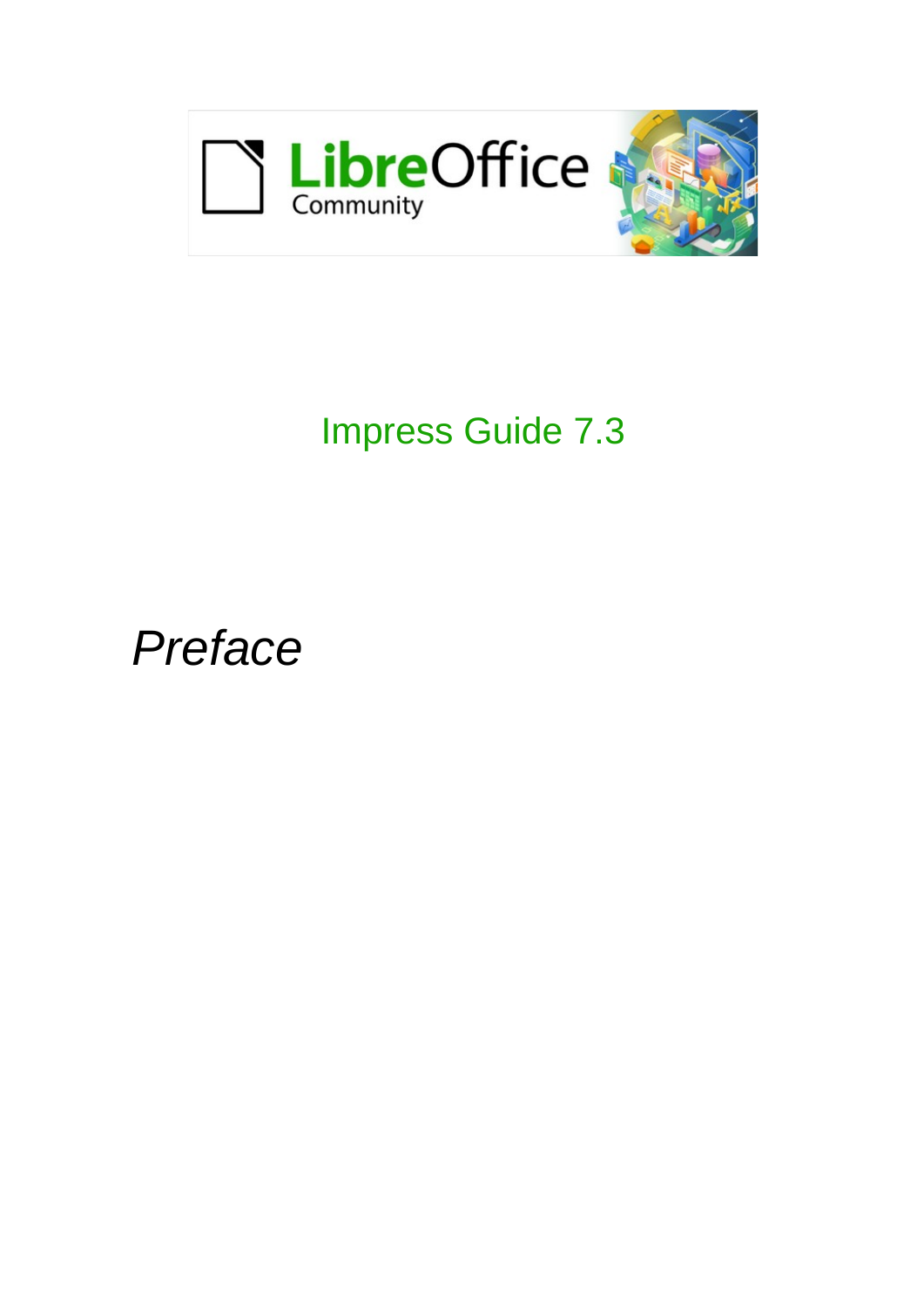# <span id="page-1-3"></span>**Copyright**

This document is Copyright © 2022 by the LibreOffice Documentation Team. Contributors are listed below. This document maybe distributed and/or modified under the terms of either the GNU General Public License (<https://www.gnu.org/licenses/gpl.html>), version 3 or later, or the Creative Commons Attribution License (<https://creativecommons.org/licenses/by/4.0/>), version 4.0 or later.

All trademarks within this guide belong to their legitimate owners.

### <span id="page-1-2"></span>**Contributors**

| To this edition             |               |
|-----------------------------|---------------|
| Peter Schofield             | Kees Kriek    |
| <b>To previous editions</b> |               |
| Peter Schofield             | Claire Wood   |
| Vasudev Narayanan           | Rachel Kartch |
|                             |               |

Jean Hollis Weber

### <span id="page-1-1"></span>**Feedback**

Please direct any comments or suggestions about this document to the Documentation Team's mailing list: [documentation@global.libreoffice.org](mailto:documentation@global.libreoffice.org)



Everything sent to a mailing list, including email addresses and any other personal information that is written in the message, is publicly archived and cannot be deleted.

### <span id="page-1-0"></span>**Publication date and software version**

Published May 2022. Based on LibreOffice 7.3 Community. Other versions of LibreOffice may differ in appearance and functionality.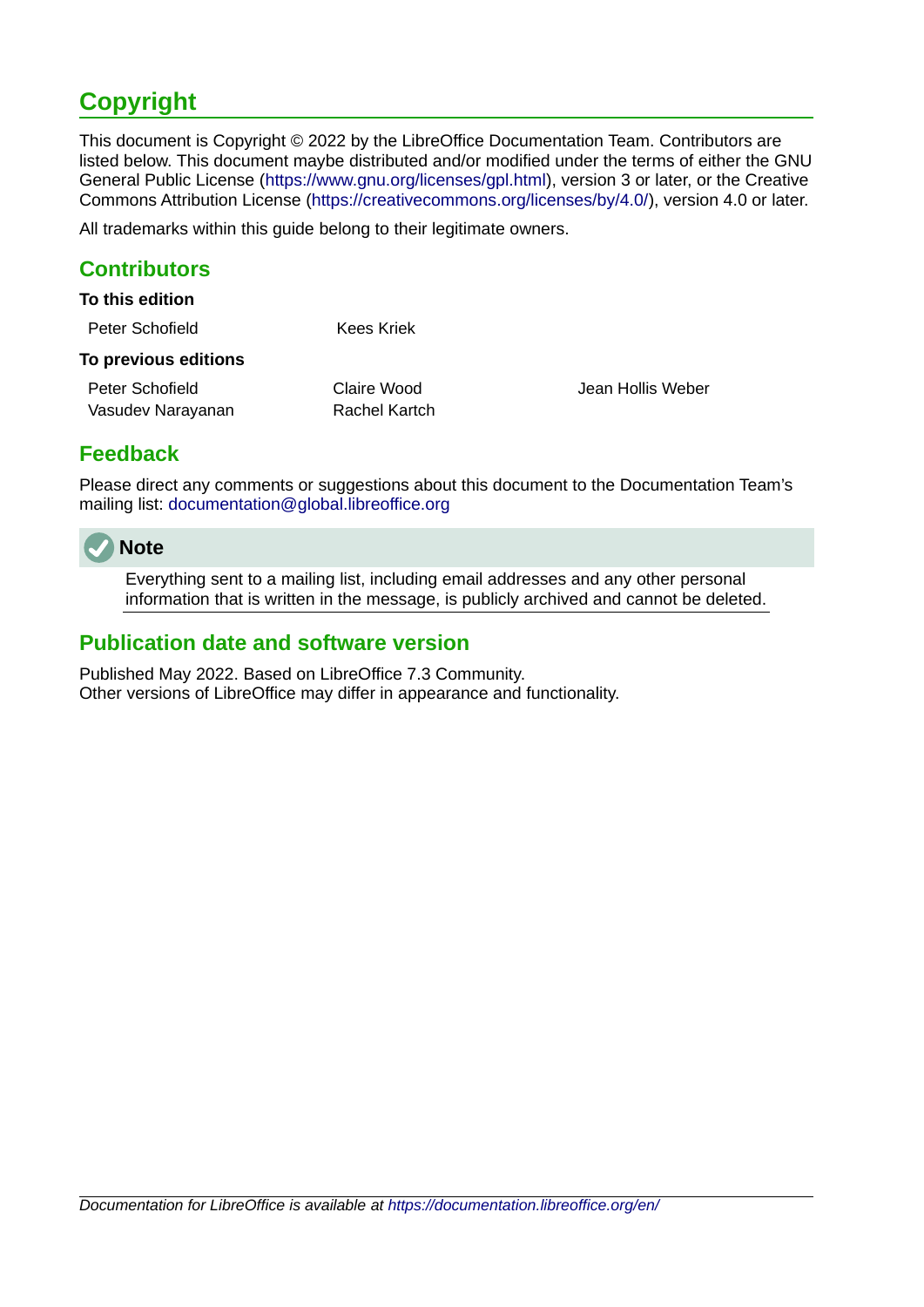# **Contents**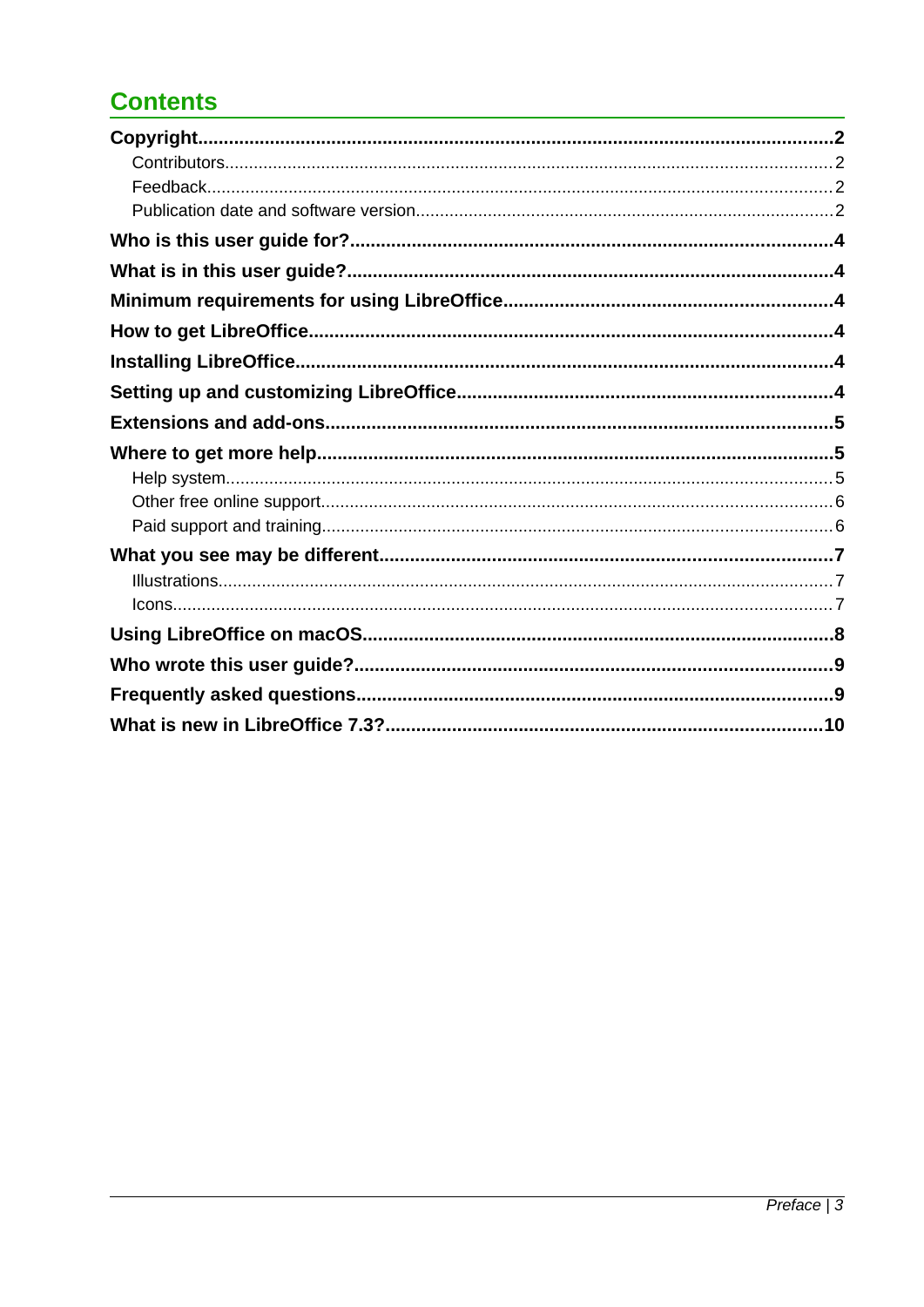# <span id="page-3-5"></span>**Who is this user guide for?**

Anyone who wants to quickly acquire knowledge on LibreOffice Impress and is new to presentation software, or may be familiar with another office suite, will find this user guide very useful.

LibreOffice is an open-source office productivity software suite containing capabilities for word processing, spreadsheets, presentations, graphics, databases, and formula editing. LibreOffice Impress is used as a visual aid and is the presentations application for LibreOffice. It is compatible with a wide range of formats like Microsoft PowerPoint (.ppt, .pptx). Presentations can be exported in several file formats, for example, PDF, HTML, and numerous graphic formats.

# <span id="page-3-4"></span>**What is in this user guide?**

This user guide introduces the main features of Impress, the presentations (slide show) component of LibreOffice. Impress slides can contain text, bulleted and numbered lists, tables, charts, clip art, and other objects. Also, Impress comes with prepackaged styles, slide backgrounds, and templates to help in creating presentations.

# <span id="page-3-3"></span>**Minimum requirements for using LibreOffice**

For a detailed list of requirements and operating systems supported, see the LibreOffice website, <https://www.libreoffice.org/get-help/system-requirements/>

# <span id="page-3-2"></span>**How to get LibreOffice**

Versions of LibreOffice for Windows, Linux, and macOS are freely available and can be downloaded from [https://www.libreoffice.org/download.](https://www.libreoffice.org/download) Linux users will also find LibreOffice included free in many of the latest distributions.

Portable and other versions of LibreOffice are listed on the download page. Linux, Vanilla, and other versions may differ in a few features from the descriptions in this user guide.

# <span id="page-3-1"></span>**Installing LibreOffice**

Information on installing and setting up LibreOffice on the various supported operating systems is given here:<https://www.libreoffice.org/get-help/install-howto/>

# <span id="page-3-0"></span>**Setting up and customizing LibreOffice**

To change the default settings (options) in LibreOffice to match the required preferences, go to **Tools > Options** on the Menu bar (**LibreOffice > Preferences** in macOS).

# **Tip**

Many settings are intended for power users and programmers. If it is difficult to understand what an option does, LibreOffice recommended leaving the option on its default setting unless instructions in this user guide recommend changing the setting.

Settings are described in LibreOffice Help and the *Getting Started Guide*. These two sources provide information on how to customize menus, toolbars, and keyboard shortcuts in LibreOffice Impress, add new menus and toolbars, and assign macros to events. Some settings of particular interest to Impress users are also covered in Chapter 11, Setting Up and Customizing Impress.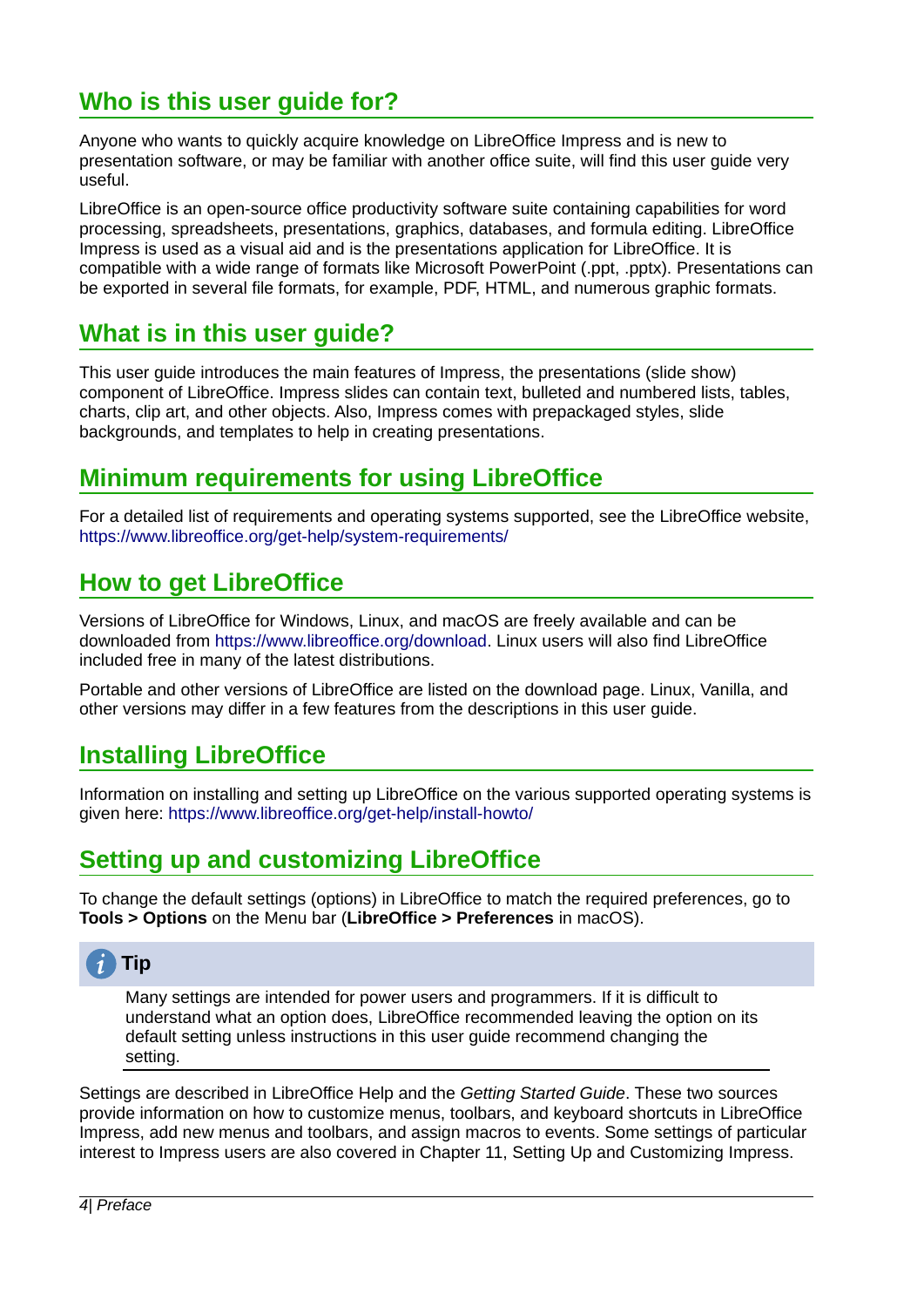# <span id="page-4-2"></span>**Extensions and add-ons**

Functionality can be added to LibreOffice with extensions and add-ons. Several extensions are installed with the program and other extensions from the official extensions repository, <https://extensions.libreoffice.org/> or from other sources. See the *Getting Started Guide* for more information on installing extensions and add-ons.

### <span id="page-4-1"></span>**Where to get more help**

This user guide and other LibreOffice user guides, the built-in Help system, and user support systems assume that users are familiar with computer and basic functions such as starting a program, opening and saving files.

### <span id="page-4-0"></span>**Help system**

LibreOffice comes with an extensive Help system and this can be used as the first line of support. Windows and Linux users can choose to download and install the offline Help for use when not connected to the Internet. Offline Help is installed with the MacOS version of LibreOffice.

To display the LibreOffice Help, press *F1* or go to **Help > LibreOffice Help** on the Menu bar. If the offline help is not installed on a computer, but connected to the Internet, a dialog opens giving the option to **Read Help Online**. Select this option and the default web browser opens at the LibreOffice online help pages in the LibreOffice website.

The Help menu also includes links to other LibreOffice information and support facilities.

- **What's This?** for quick tips when a toolbar is visible, place the cursor over any of the tool icons to see a small tooltip box with a brief explanation of the tool function. Also **Extended Tips** can be activated by going to **Tools > Options > LibreOffice > General** on the Menu bar. **Extended Tips** provide a brief description about tools and commands. To display an extended tip, use the keyboard *Shift+F1*, then point to a tool or command.
- **User Guides** opens the default browser at the Documentation page of the LibreOffice website [https://documentation.libreoffice.org/en/english-documentation/.](https://documentation.libreoffice.org/en/english-documentation/) This page gives access to the LibreOffice User Guides and other useful information that can be opened in the default browser. Also, the User Guides are available in PDF format as a free download or to buy as printed copies.
- **Show Tip of the Day** opens a small window with a random tip on how to use LibreOffice.
- **Search Commands** opens a window where typing a few letters, or the name of a Menu bar command, for example, quickly finds where the command is located. Clicking on a command in the resulting list may open a relevant dialog or have other effects.
- **Get Help Online** opens the default browser at the Ask LibreOffice forum of questions and answers from the LibreOffice community, <https://ask.libreoffice.org/en/questions/>.
- **Send Feedback** opens the default browser at the Feedback page of the LibreOffice website <https://www.libreoffice.org/get-help/feedback/>. From this page, bugs can be reported, new features suggested and communicated with other users in the LibreOffice community.
- **Restart in Safe Mode** opens a dialog window giving options to restart LibreOffice and reset the software to its default settings. Restarting in safe mode also provides an opportunity to restore LibreOffice from a backup.
- **Get Involved** opens the default browser at the Get Involved page of the LibreOffice website, [https://www.libreoffice.org/community/get-involved/.](https://www.libreoffice.org/community/get-involved/) Choose a topic of interest to help improve the program.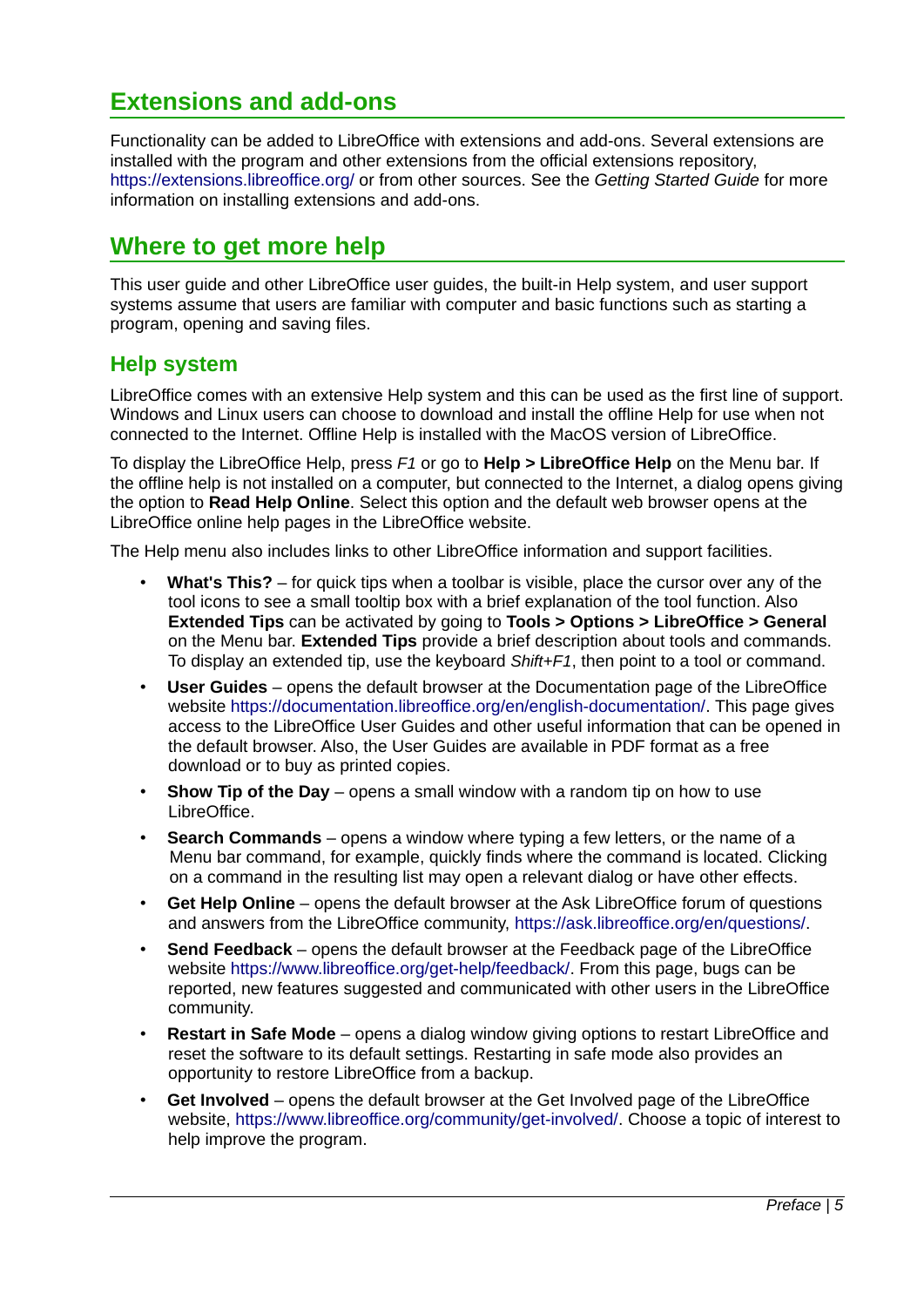- **Donate to LibreOffice** opens the default browser at the Donation page of the LibreOffice website, <https://donate.libreoffice.org/>providing an opportunity to make a donation to support LibreOffice.
- **License Information** outlines the licenses under which LibreOffice is made available.
- **Check for Updates** opens a dialog and checks the LibreOffice website for updates to version of the software. The dialog provides an opportunity to download and install any updates to LibreOffice.
- **About LibreOffice** opens a dialog and displays information about the version of LibreOffice and the operating system being used. This information is often requested if the community is asked for help or assistance with the software (on macOS, this option is found under **LibreOffice** on the Menu bar}.

### <span id="page-5-1"></span>**Other free online support**

The LibreOffice community not only develops software, but provides free, volunteer-based support. See Table [1](#page-5-2) and the web page<https://www.libreoffice.org/get-help/>. For comprehensive online support from the community, look at mailing lists and the Ask LibreOffice website, [https://ask.libreoffice.org/en/questions/.](https://ask.libreoffice.org/en/questions/) Other user websites also offer free tips and tutorials.

<span id="page-5-2"></span>*Table 1: Free support for LibreOffice users*

| <b>Free LibreOffice support</b>                         |                                                                                                                                                                                                                                                                                                                                              |  |
|---------------------------------------------------------|----------------------------------------------------------------------------------------------------------------------------------------------------------------------------------------------------------------------------------------------------------------------------------------------------------------------------------------------|--|
| <b>FAQS</b>                                             | Answers to frequently asked questions<br>https://wiki.documentfoundation.org/Faq                                                                                                                                                                                                                                                             |  |
| <b>Mailing lists</b>                                    | Free community support is provided by a network of experienced users<br>https://www.libreoffice.org/get-help/mailing-lists/                                                                                                                                                                                                                  |  |
| <b>Questions &amp; Answers</b><br>and<br>Knowledge Base | Free community assistance is provided in a Question & Answer<br>formatted web service. Search similar topics or open a new one in<br>https://ask.libreoffice.org/en/questions<br>The service is available in several other languages; just replace /en/<br>with de, es, fr, ja, ko, nl, pt, tr, and many others in the web address<br>above. |  |
| Native language<br>support                              | The LibreOffice website in various languages<br>https://www.libreoffice.org/community/nlc/<br>Mailing lists for native languages<br>https://wiki.documentfoundation.org/Local Mailing Lists<br>Information about social networking<br>https://wiki.documentfoundation.org/Website/Web Sites services                                         |  |
| Accessibility options                                   | Information about available accessibility options.<br>https://www.libreoffice.org/get-help/accessibility/                                                                                                                                                                                                                                    |  |
| OpenOffice Forum                                        | Another forum that provides support for LibreOffice, among other open<br>source office suites. https://forum.openoffice.org/en/forum/                                                                                                                                                                                                        |  |

### <span id="page-5-0"></span>**Paid support and training**

Support and training is available through service contracts from a vendor or consulting firm specializing in LibreOffice. For information about certified professional support, see The Document Foundation website: [https://www.documentfoundation.org/gethelp/support/.](https://www.documentfoundation.org/gethelp/support/)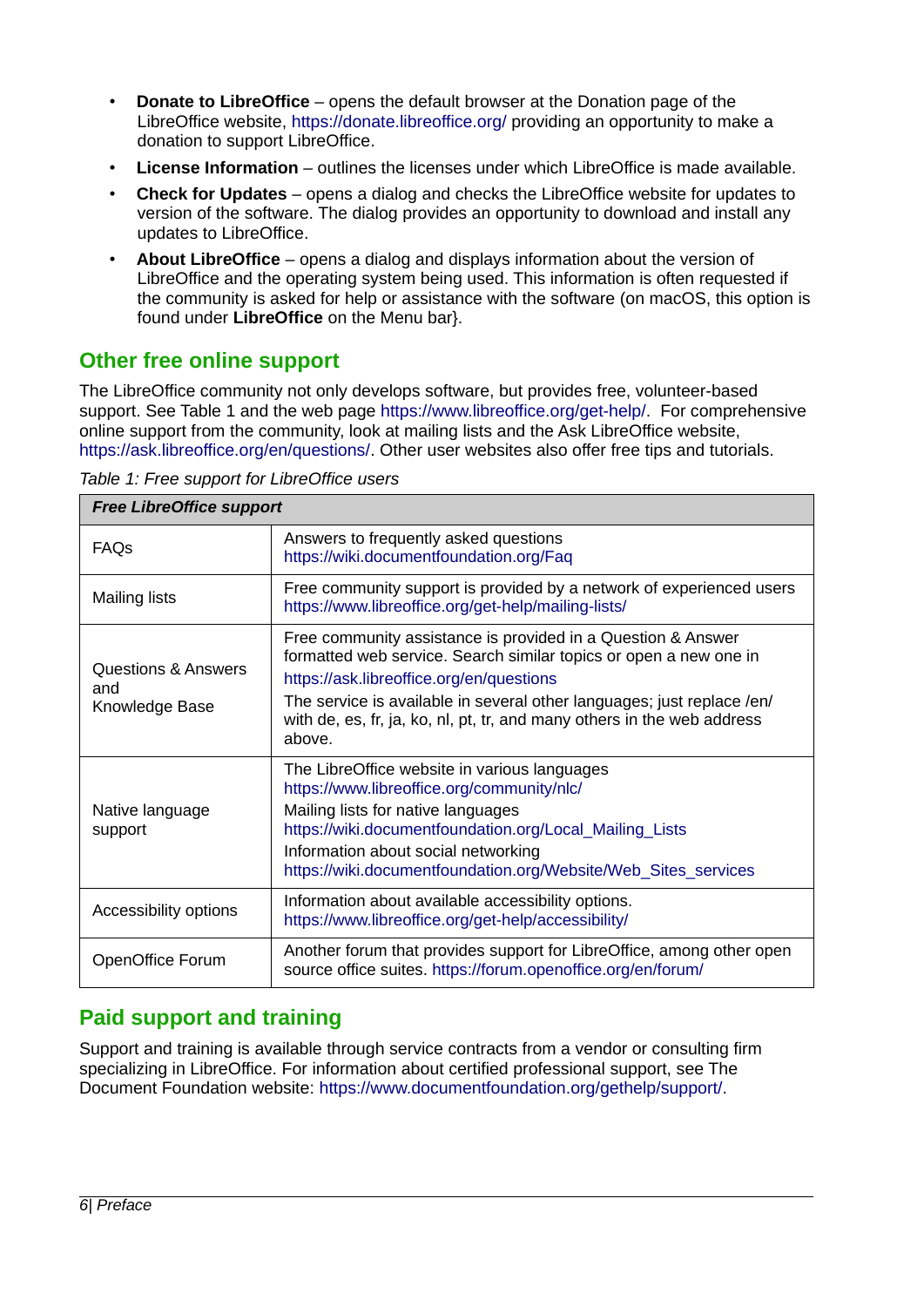### <span id="page-6-2"></span><span id="page-6-1"></span>**Illustrations**

LibreOffice runs on Windows, Linux, and macOS operating systems, each of which has several versions and can be customized by users (fonts, colors, themes, window managers). The illustrations in this guide were taken from a variety of computers and operating systems. Therefore, some illustrations will not look exactly like what is seen on a computer display.

Also, some of the dialogs may differ because of the settings selected in LibreOffice. Either use dialogs from the computer system (default) or dialogs provided by LibreOffice. To change to using LibreOffice dialogs:

- 1) On Linux and Windows operating systems, go to **Tools > Options > LibreOffice > General** on the Menu bar to open the dialog for general options.
- 2) On a Mac operating system, go to **LibreOffice > Preferences > General** on the Menu bar to open the dialog for general options.
- 3) Select *Use LibreOffice* dialogs in **Open/Save dialogs** to display the LibreOffice dialogs on a computer display, as shown in Figure [1](#page-6-3).
- 4) Click **OK** to save the settings and close the dialog.

#### <span id="page-6-0"></span>**Icons**

The LibreOffice community has created icons for several icon sets, including Breeze, Colibre, Elementary, Sifr, and Tango. Each user can select a preferred set. The icons used to illustrate some of the many tools available in LibreOffice may differ from the ones used in this guide. The icons in this user guide have been taken from a LibreOffice installation that has been set to display the Colibre set of icons.

<span id="page-6-3"></span>

*Figure 1: Options LibreOffice General dialog*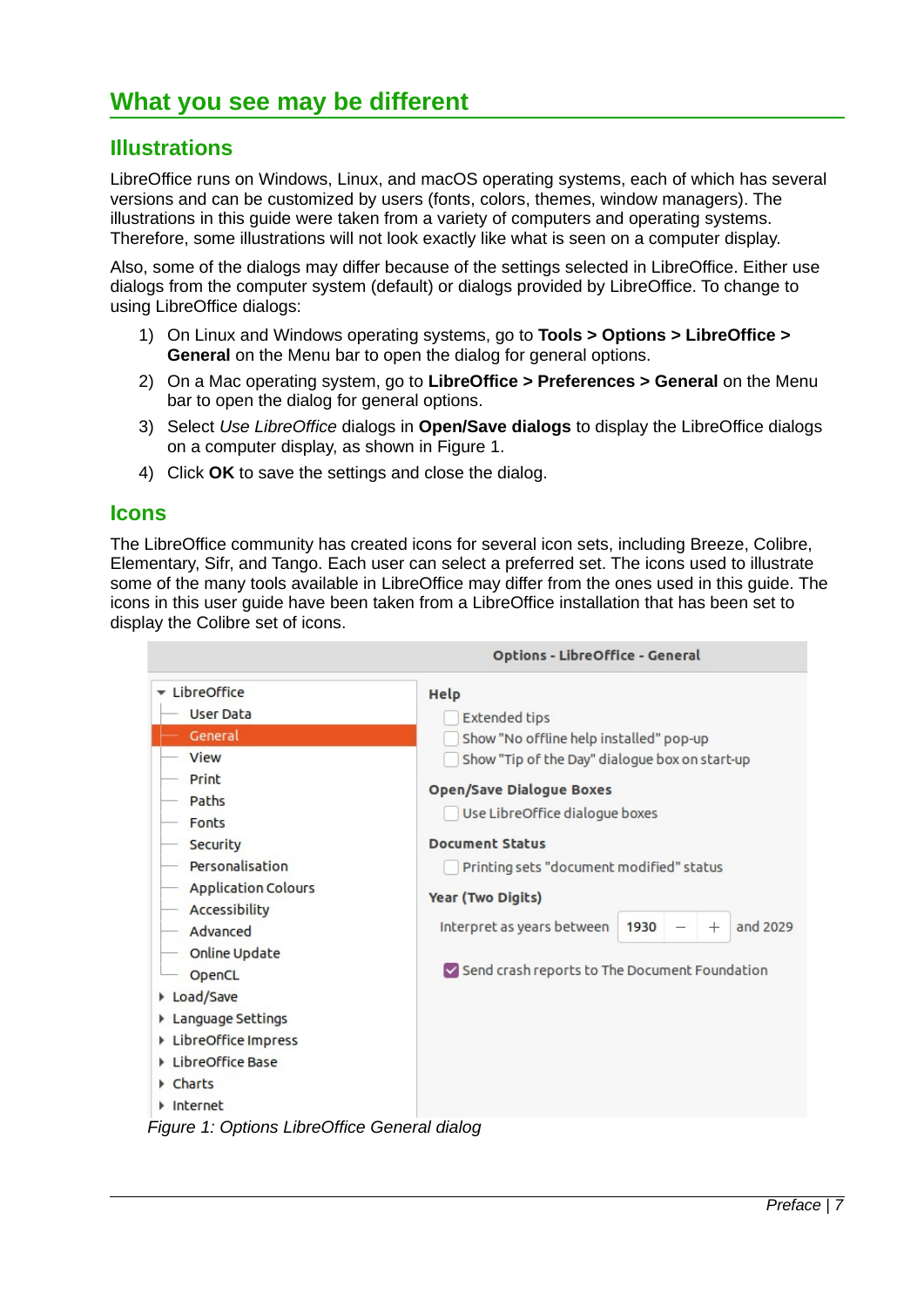|                                              |                                  | <b>Options - LibreOffice - View</b> |                          |                                                                                   | ⊗      |
|----------------------------------------------|----------------------------------|-------------------------------------|--------------------------|-----------------------------------------------------------------------------------|--------|
| • LibreOffice<br><b>User Data</b><br>General | <b>Icon Style</b><br>Icon style: | Colibre<br>$\overline{\mathbf{v}}$  | ्री                      | <b>Graphics Output</b><br>V Use hardware acceleration<br>$\vee$ Use anti-aliasing |        |
| View                                         | <b>Icon Size</b>                 |                                     |                          |                                                                                   |        |
| Print<br>Paths                               | Toolbar:                         | Small                               | <b>Font Lists</b><br>▼   | Show preview of fonts                                                             |        |
| Fonts                                        | Notebookbar:                     | Small                               | $\overline{\phantom{a}}$ | Screen font anti-aliasing                                                         |        |
| Security<br>Personalisation                  | Sidebar:                         | Small                               | ▼                        | 8 pixels<br>from:                                                                 | $^{+}$ |
| <b>Application Colours</b><br>Accessibility  | <b>Visibility</b>                |                                     |                          | <b>Run Graphics Tests</b>                                                         |        |
| Advanced                                     | Shortcuts:                       | Automatic                           | $\overline{\phantom{a}}$ |                                                                                   |        |
| Online Update<br>OpenCL                      | Mouse                            |                                     |                          |                                                                                   |        |
| ▶ Load/Save                                  | Positioning:                     | No automatic positioning            | $\blacktriangledown$     |                                                                                   |        |
| Language Settings<br>LibreOffice Impress     | Middle button:                   | Paste clipboard                     | $\checkmark$             |                                                                                   |        |
| LibreOffice Base                             |                                  |                                     |                          |                                                                                   |        |
| Charts<br>Internet                           |                                  |                                     |                          |                                                                                   |        |

#### <span id="page-7-2"></span>*Figure 2: Options LibreOffice View dialog*

Change the icon set used in a LibreOffice installation as follows:

- 1) On Linux and Windows operating systems, go to **Tools > Options > LibreOffice > View** on the Menu bar to open the dialog for view options.
- 2) On a Mac operating system, go to **LibreOffice > Preferences > LibreOffice > View** on the Menu bar to open the dialog for view options.
- 3) In **Icon Style** select Colibre from the options available in the drop down list as shown in Figure [2](#page-7-2).
- 4) In **Icon Size**, select **Small** from the drop down lists for *Toolbar*, *Notebookbar* and *Sidebar,* as shown in Figure [2.](#page-7-2)
- 5) Click **OK** to save the settings and close the dialog.

### **Note**

Some Linux operating systems, for example Ubuntu, include LibreOffice as part of the installation and may not include the Colibre icon set. This icon set can be downloaded from the software repository for the Linux operating system being used.

### <span id="page-7-0"></span>**Using LibreOffice on macOS**

Some keystrokes and menu items are different on macOS from those used in Windows and Linux. Table [2](#page-7-1) below gives some common substitutions for the instructions in this user guide. For more information on keyboard shortcuts, see LibreOffice help and Appendix A, Keyboard Shortcuts in this user guide.

| <b>Windows or Linux</b>                  | macOS equivalent                                             | <b>Effect</b>           |
|------------------------------------------|--------------------------------------------------------------|-------------------------|
| <b>Tools &gt; Options on</b><br>Menu bar | LibreOffice > Preferences<br>on Menu bar                     | Access to setup options |
| Right-click                              | Ctrl+click and/or right-click<br>depending on computer setup | Opens a context menu    |

#### <span id="page-7-1"></span>*Table 2: Example of macOS keyboard shortcuts*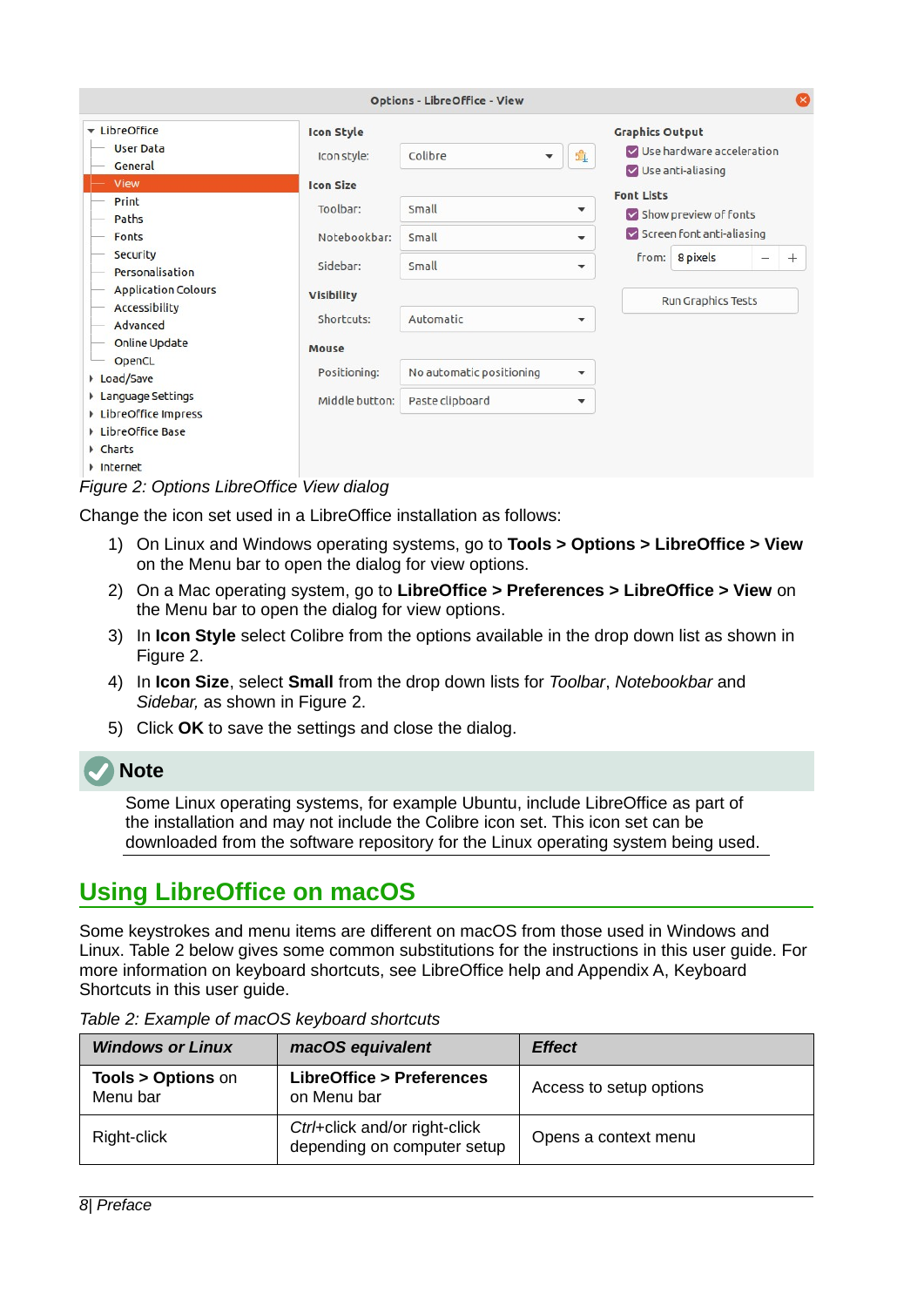| <b>Windows or Linux</b> | macOS equivalent                                           | <b>Effect</b>                       |
|-------------------------|------------------------------------------------------------|-------------------------------------|
| Ctrl or Control         | <b>\\$</b> and/or Cmd or Command,<br>depending on keyboard | Used with other keys                |
| Alt                     | $\sum$ and/or Alt or Option<br>depending on keyboard       | Used with other keys                |
| F11                     | $\mathcal{H} + \mathcal{T}$                                | Open the Styles deck in the Sidebar |

### <span id="page-8-0"></span>**Who wrote this user guide?**

This user guide was written by volunteers from the LibreOffice community. Profits from sales of the printed edition will be used to benefit the community.

### <span id="page-8-1"></span>**Frequently asked questions**

#### **How is LibreOffice licensed?**

LibreOffice is distributed under the Open Source Initiative (OSI) approved Mozilla Public License (MPL). See <https://www.libreoffice.org/about-us/licenses/>

It is based on code from Apache OpenOffice made available under the Apache License 2.0, but also includes software that differs from version to version under a variety of other Open Source licenses. New code is available under LGPL 3.0 and MPL 2.0.

#### **May I distribute LibreOffice to anyone?**

Yes

**May I sell it?**

Yes

#### **May I use it in my business?**

Yes.

#### **How many computers may I install it on?**

As many as you like.

#### **Is LibreOffice available in my language?**

LibreOffice has been translated (localized) into over 40 languages, so your language probably is supported. Additionally, there are over 70 spelling, hyphenation, and thesaurus dictionaries available for languages, and dialects that do not have a localized program interface. The dictionaries are available from the LibreOffice website at: [www.libreoffice.org.](http://www.libreoffice.org/)

#### **How can you make it for free?**

LibreOffice is developed and maintained by volunteers and has the backing of several organizations.

#### **I am writing a software application. May I use programming code from LibreOffice in my program?**

You may, within the parameters set in the MPL and/or LGPL. Read the licenses: [https://www.mozilla.org/MPL/2.0/.](https://www.mozilla.org/MPL/2.0/)

#### **Why do I need Java to run LibreOffice? Is it written in Java?**

LibreOffice is not written in Java; it is written in the C++ language. Java is one of several languages that can be used to extend the software. The Java JDK/JRE is only required for some features. The most notable one is the HSQLDB relational database engine.

Java is available at no cost. More information and download links to the appropriate edition for your operating system can be found at:<https://java.com/en/download/manual.jsp>